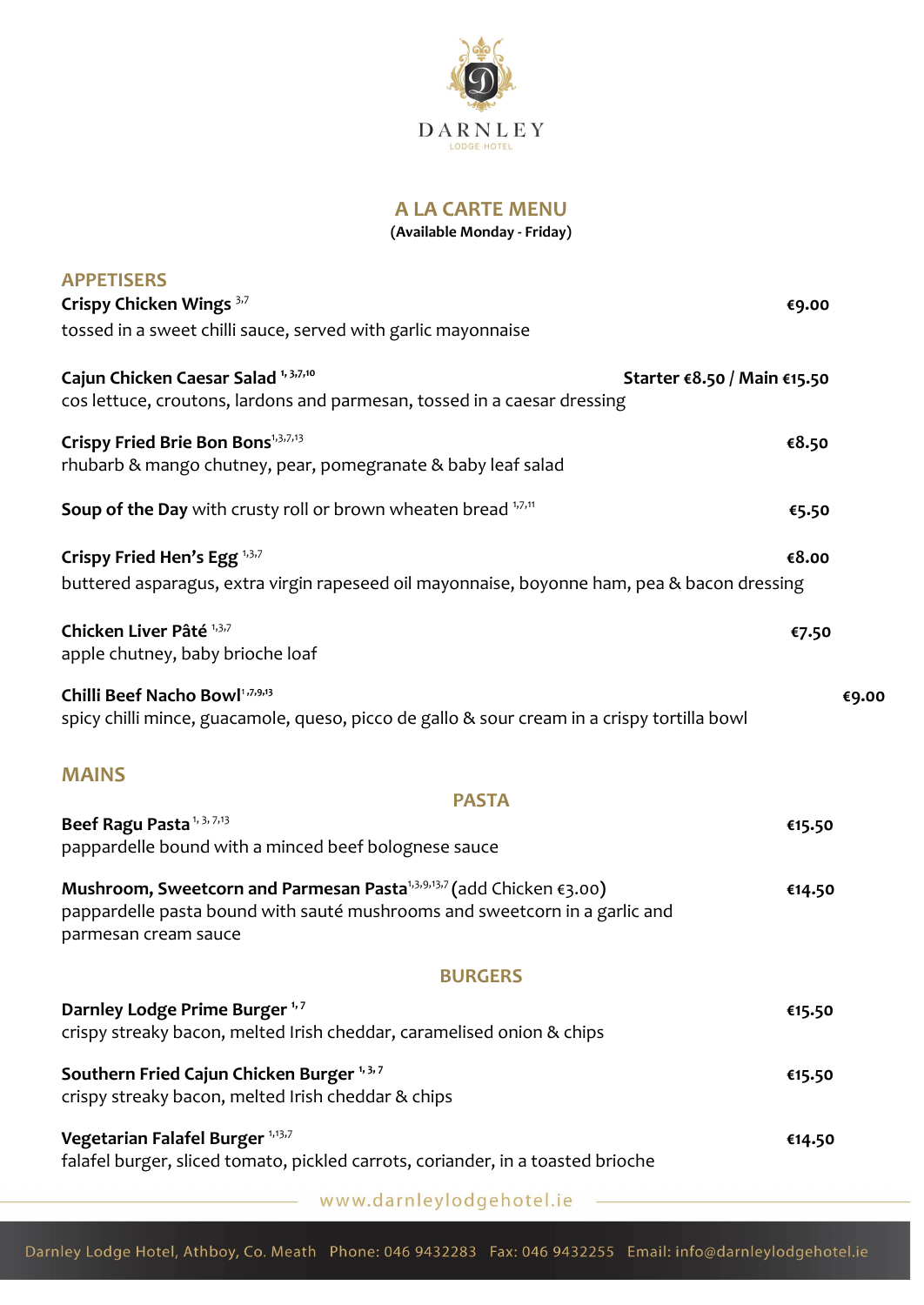

bun, with sweet potato fries

# **A LA CARTE MENU**

#### **STEAKS**

| Prime 80z Sirloin Steak 1,7,9,13*<br>choice of garlic butter, pepper sauce or mushroom sauce served with<br>sautéed mushrooms, onions and a side of chips                    | €27.95 |
|------------------------------------------------------------------------------------------------------------------------------------------------------------------------------|--------|
| 100z Fillet Steak 1,7,13*<br>€39.00<br>choice of garlic butter, pepper sauce or mushroom sauce served with<br>sautéed mushrooms, onions and a side of chips                  |        |
| <b>FISH</b><br>Darnley Fish & Chips 1,3,4,6,7<br>beer battered fish, mushy peas, chips & tartar sauce                                                                        | €17.90 |
| Grilled Fillet of Seabass <sup>2,4,8,7</sup><br>€21.75<br>garlic sautéed king prawns, sautéed potatoes, buttered gem lettuce                                                 |        |
| King Prawn Stir Fry <sup>2,96,1,3</sup><br>sautéed king prawns, crunchy vegetables and noodles in a garlic and ginger sauce                                                  | €19.95 |
| <b>DARNLEY SPECIALS</b>                                                                                                                                                      |        |
| Roast Joint of the Day 1,6,7<br>mash, roast potatoes, selection of mixed vegetables & gravy                                                                                  | €15.50 |
| Darnley Chicken Curry <sup>1,7,10,13</sup><br>basmati rice & poppadum                                                                                                        | €16.50 |
| Chicken Kumbo <sup>1,6,8,14</sup><br>€17.90<br>stir-fry of chicken strips, vegetables, cashew nuts, sweet chilli sauce,<br>Asian herb and a choice of rice, noodles or chips |        |
| Slow Cooked Crispy Belly of Pork <sup>1,3,7,9,13</sup><br>black pudding bon bons, carrot & star anise puree, bubble & squeak,<br>buttered bok choi, apple cider sauce        | €16.50 |
| Beef Stir Fry 9,6,1,3<br>sauteed strips of beef, crunchy vegetables and noodles in a garlic, ginger & coriander sauce                                                        | €21.95 |

www.darnleylodgehotel.ie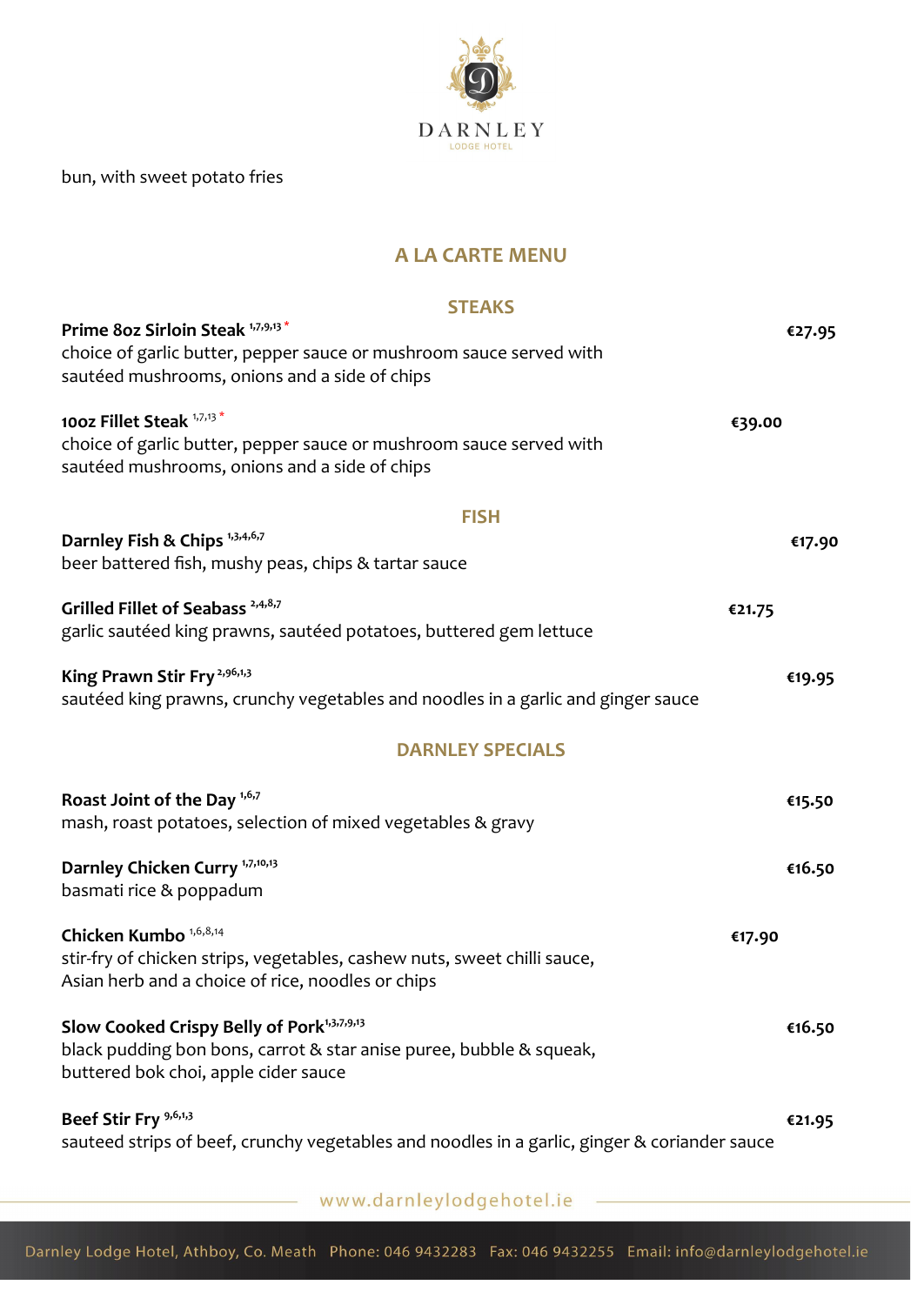

### **A LA CARTE MENU**

### **DARNLEY SIDES**

| Onion Rings <sup>1,3,7</sup>    | €3.50 | Seasonal Vegetables <sup>7</sup> | €3.85 |
|---------------------------------|-------|----------------------------------|-------|
| Sweet Potato Fries <sup>1</sup> | €3.85 | Coleslaw $3,10$                  | €3.30 |
| <b>Baked Potato</b>             | €3.30 | Garlic Potatoes <sup>7</sup>     | €4.95 |
| Chips <sup>1</sup>              | €4.00 | Champ <sup>7</sup>               | €3.85 |

# **DESSERTS €6**

**Chocolate Fudge Cake** ice-cream & cream<sup>1,3,7</sup>

**Cheesecake of the Day** ice-cream & cream **1,3,7,14** \*

**Warm Apple Pie** custard & cream<sup>1,3,7,14</sup>

**Selection of Ice Cream 1,7**

**Strawberry Pavlova** cream & ice-cream **3,7**

**Chef's Dessert of the Day\***

If you have a food allergy or food intolerance, please refer to the below list of allergens which are numerically numbered in that format under each menu item. If you are unsure as to what contains certain allergens or if you have a food allergy or intolerance, please speak to a member of our staff or see our *Allergen Information Folder* at reception or at the till, before you order your food and drinks.

#### **ALLERGENS**

**1 – Gluten, 2 – Crustacean, 3-Eggs, 4-Fish, 5-Peanuts, 6-Soya, 7-Milk, 8-Mollucs, 9-Celery, 10-Mustard 11-Seasame, 12-Lupin, 13-Sulphur, 14-Nuts**

**Please inform a member of staff if you have any allergen requests. We strive to create allergy free meals when requested, but this cannot be guaranteed due to potential of trace allergens in the**

www.darnleylodgehotel.ie